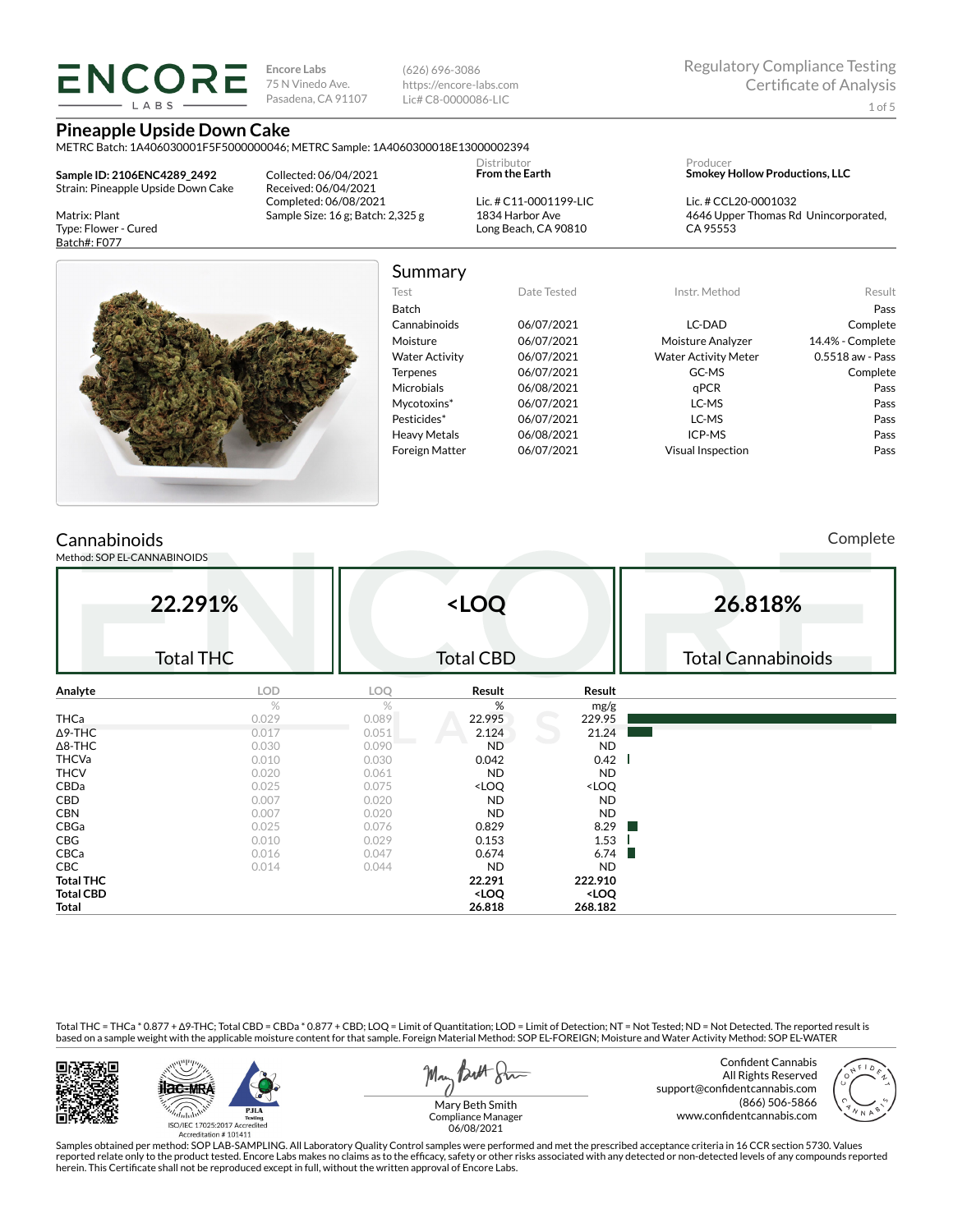LABS

**Encore Labs** 75 N Vinedo Ave. Pasadena, CA 91107 (626) 696-3086 https://encore-labs.com Lic# C8-0000086-LIC

### **Pineapple Upside Down Cake**

METRC Batch: 1A406030001F5F5000000046; METRC Sample: 1A4060300018E13000002394

| Sample ID: 2106ENC4289 2492<br>Strain: Pineapple Upside Down Cake | Collected: 06/04/2021<br>Received: 06/04/2021 | Distributor<br><b>From the Earth</b> | Producer<br><b>Smokey Hollow Productions, LLC</b> |
|-------------------------------------------------------------------|-----------------------------------------------|--------------------------------------|---------------------------------------------------|
|                                                                   | Completed: 06/08/2021                         | Lic. # C11-0001199-LIC               | Lic. # CCL20-0001032                              |
| Matrix: Plant                                                     | Sample Size: $16$ g; Batch: $2,325$ g         | 1834 Harbor Ave                      | 4646 Upper Thomas Rd Unincorporated,              |
| Type: Flower - Cured                                              |                                               | Long Beach, CA 90810                 | CA 95553                                          |
| Batch#: F077                                                      |                                               |                                      |                                                   |

### **Terpenes**

Method: SOP EL-TERPENES

| Method: SOP EL-I ERPENES |            |            |                                                          |                              |  |
|--------------------------|------------|------------|----------------------------------------------------------|------------------------------|--|
| Analyte                  | <b>LOD</b> | <b>LOO</b> | Result                                                   | <b>Result</b>                |  |
|                          | $\%$       | $\%$       | %                                                        | mg/g                         |  |
| β-Myrcene                | 0.003      | 0.011      | 0.663                                                    | 6.63                         |  |
| β-Caryophyllene          | 0.003      | 0.011      | 0.539                                                    | 5.39                         |  |
| δ-Limonene               | 0.001      | 0.011      | 0.501                                                    | 5.01                         |  |
| $\alpha$ -Pinene         | 0.002      | 0.011      | 0.223                                                    | 2.23                         |  |
| $\alpha$ -Humulene       | 0.001      | 0.011      | 0.196                                                    | 1.96                         |  |
| $\alpha$ -Bisabolol      | 0.003      | 0.011      | 0.110                                                    | 1.10                         |  |
| $\beta$ -Pinene          | 0.002      | 0.011      | 0.108                                                    | 1.08                         |  |
| Ocimene                  | 0.003      | 0.011      | 0.078                                                    | 0.78                         |  |
| Fenchol*                 | 0.002      | 0.011      | 0.068                                                    | 0.68                         |  |
| Linalool                 | 0.002      | 0.011      | 0.058                                                    | 0.58                         |  |
| Caryophyllene Oxide*     | 0.003      | 0.011      | 0.041                                                    | 0.41                         |  |
| δ-3-Carene               | 0.001      | 0.011      | 0.018                                                    | 0.18                         |  |
| Camphene                 | 0.001      | 0.011      | 0.016                                                    | 0.16                         |  |
| Borneol*                 | 0.003      | 0.011      | 0.015                                                    | 0.15<br>Т                    |  |
| $\alpha$ -Phellandrene*  | 0.002      | 0.011      | <b>ND</b>                                                | <b>ND</b>                    |  |
| $\alpha$ -Terpinene      | 0.002      | 0.011      | <b>ND</b>                                                | <b>ND</b>                    |  |
| Camphor*                 | 0.002      | 0.017      | <b>ND</b>                                                | <b>ND</b>                    |  |
| cis-Nerolidol            | 0.003      | 0.011      | <b>ND</b>                                                | <b>ND</b>                    |  |
| Eucalyptol               | 0.002      | 0.011      | <b>ND</b>                                                | <b>ND</b>                    |  |
| Fenchone*                | 0.002      | 0.011      | <loq< th=""><th><loq< th=""><th></th></loq<></th></loq<> | <loq< th=""><th></th></loq<> |  |
| y-Terpinene              | 0.002      | 0.011      | <b>ND</b>                                                | <b>ND</b>                    |  |
| Guaiol                   | 0.003      | 0.011      | <b>ND</b>                                                | <b>ND</b>                    |  |
| p-Cymene*                | 0.001      | 0.011      | <b>ND</b>                                                | <b>ND</b>                    |  |
| Terpinolene              | 0.002      | 0.011      | <loq< th=""><th><loq< th=""><th></th></loq<></th></loq<> | <loq< th=""><th></th></loq<> |  |
| trans-Nerolidol          | 0.004      | 0.011      | <b>ND</b>                                                | <b>ND</b>                    |  |
| Valencene*               | 0.003      | 0.011      | <b>ND</b>                                                | <b>ND</b>                    |  |
| Total                    |            |            | 2.636                                                    | 26.36                        |  |

### Primary Aromas



Date Tested: 06/07/2021<br>\*Beyond scope of accreditation. LOQ = Limit of Quantitation; LOD = Limit of Detection; NT = Not Tested; ND = Not Detected. The reported result is based on a sample weight with the applicable moisture content for that sample.



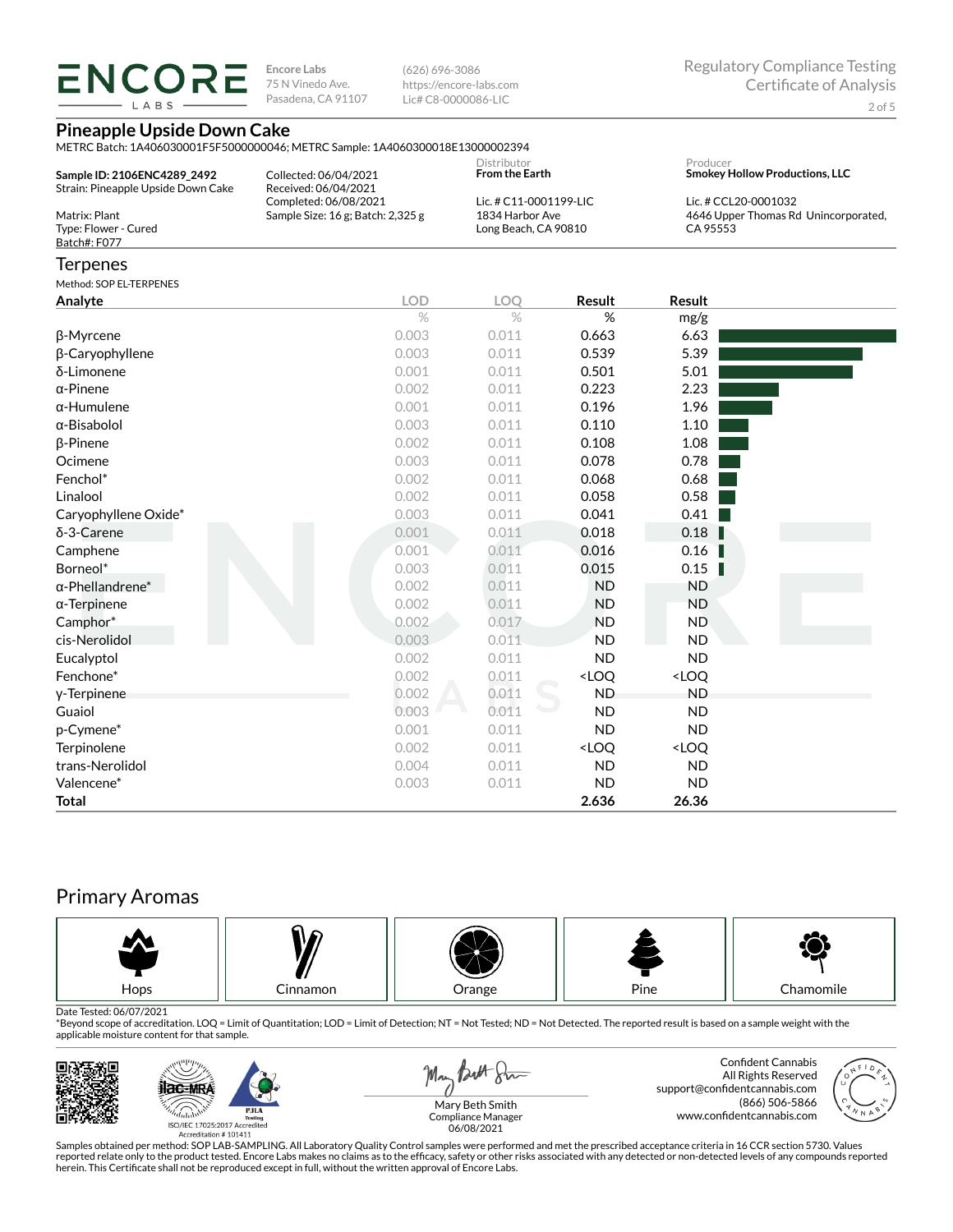# **ENCORE**

**Encore Labs** 75 N Vinedo Ave. Pasadena, CA 91107 (626) 696-3086 https://encore-labs.com Lic# C8-0000086-LIC

**Pineapple Upside Down Cake**

METRC Batch: 1A406030001F5F5000000046; METRC Sample: 1A4060300018E13000002394

**Sample ID: 2106ENC4289\_2492** Strain: Pineapple Upside Down Cake Collected: 06/04/2021 Received: 06/04/2021 Completed: 06/08/2021 Sample Size: 16 g; Batch: 2,325 g **From the Earth**

Distributor

Producer **Smokey Hollow Productions, LLC**

Lic. # CCL20-0001032 4646 Upper Thomas Rd Unincorporated, CA 95553

Pass

Matrix: Plant Type: Flower - Cured

Method: SOP EL-PesticidesLCMS

Batch#: F077

LC-MS

Pesticides

Lic. # C11-0001199-LIC 1834 Harbor Ave Long Beach, CA 90810

| Analyte             | <b>LOD</b> | LOO       | Limit     | Result    | Status | Analyte                 | LOD       | LOO   | Limit     | Result    | <b>Status</b> |
|---------------------|------------|-----------|-----------|-----------|--------|-------------------------|-----------|-------|-----------|-----------|---------------|
|                     | $\mu$ g/g  | $\mu$ g/g | $\mu$ g/g | $\mu$ g/g |        |                         | $\mu$ g/g | µg/g  | $\mu$ g/g | µg/g      |               |
| Abamectin           | 0.005      | 0.02      | 0.1       | ND        | Pass   | Fludioxonil             | 0.01      | 0.05  | 0.1       | ND.       | Pass          |
| Acephate            | 0.002      | 0.01      | 0.1       | <b>ND</b> | Pass   | Hexythiazox             | 0.005     | 0.02  | 0.1       | <b>ND</b> | Pass          |
| Acequinocyl         | 0.01       | 0.02      | 0.1       | ND.       | Pass   | Imazalil                | 0.05      | 0.1   | 0.05      | ND.       | Pass          |
| Acetamiprid         | 0.005      | 0.02      | 0.1       | <b>ND</b> | Pass   | Imidacloprid            | 0.005     | 0.02  |           | ND.       | Pass          |
| Aldicarb            | 0.05       | 0.1       | 0.05      | <b>ND</b> | Pass   | Kresoxim Methyl         | 0.005     | 0.02  | 0.1       | <b>ND</b> | Pass          |
| Azoxystrobin        | 0.005      | 0.02      | 0.1       | <b>ND</b> | Pass   | Malathion               | 0.02      | 0.05  | 0.5       | <b>ND</b> | Pass          |
| <b>Bifenazate</b>   | 0.005      | 0.01      | 0.1       | <b>ND</b> | Pass   | Metalaxyl               | 0.002     | 0.005 |           | <b>ND</b> | Pass          |
| <b>Bifenthrin</b>   | 0.02       | 0.05      | 3         | <b>ND</b> | Pass   | Methiocarb              | 0.05      | 0.1   | 0.05      | ND.       | Pass          |
| <b>Boscalid</b>     | 0.02       | 0.05      | 0.1       | ND        | Pass   | Methomyl                | 0.01      | 0.02  |           | <b>ND</b> | Pass          |
| Captan              | 0.2        | 0.3       | 0.7       | <b>ND</b> | Pass   | <b>Mevinphos</b>        | 0.02      | 0.05  | 0.02      | ND.       | Pass          |
| Carbaryl            | 0.02       | 0.05      | 0.5       | <b>ND</b> | Pass   | Myclobutanil            | 0.005     | 0.01  | 0.1       | <b>ND</b> | Pass          |
| Carbofuran          | 0.05       | 0.1       | 0.05      | ND.       | Pass   | Naled                   | 0.01      | 0.02  | 0.1       | <b>ND</b> | Pass          |
| Chlorantraniliprole | 0.002      | 0.01      | 10        | <b>ND</b> | Pass   | Oxamyl                  | 0.005     | 0.01  | 0.5       | ND.       | Pass          |
| Chlordane           | 0.05       | 0.1       | 0.05      | ND.       | Pass   | Paclobutrazol           | 0.05      | 0.1   | 0.05      | ND.       | Pass          |
| Chlorfenapyr        | 0.05       | 0.1       | 0.05      | <b>ND</b> | Pass   | Parathion Methyl        | 0.02      | 0.05  | 0.02      | ND.       | Pass          |
| Chlorpyrifos        | 0.05       | 0.1       | 0.05      | <b>ND</b> | Pass   | Pentachloronitrobenzene | 0.02      | 0.05  | 0.1       | <b>ND</b> | Pass          |
| Clofentezine        | 0.01       | 0.02      | 0.1       | <b>ND</b> | Pass   | Permethrin              | 0.02      | 0.05  | 0.5       | ND.       | Pass          |
| Coumaphos           | 0.02       | 0.05      | 0.02      | <b>ND</b> | Pass   | Phosmet                 | 0.01      | 0.02  | 0.1       | ND.       | Pass          |
| Cyfluthrin          | 0.05       | 0.1       | 2         | ND        | Pass   | Piperonyl Butoxide      | 0.02      | 0.05  |           | ND        | Pass          |

LOQ = Limit of Quantitation; LOD = Limit of Detection; NT = Not Tested; ND = Not Detected.

Cypermethrin 0.1 0.2 1 ND Pass Daminozide 0.02 0.05 0.02 ND Pass Diazinon 0.002 0.01 0.1 ND Pass Dichlorvos 0.02 0.05 0.02 ND Pass Dimethoate 0.02 0.05 0.02 ND Pass Dimethomorph 0.005 0.02 2 ND Pass Ethoprophos 0.05 0.1 0.05 ND Pass Etofenprox 0.05 0.1 0.05 ND Pass Etoxazole 0.005 0.02 0.1 ND Pass Fenhexamid 0.005 0.02 0.1 ND Pass Fenoxycarb 0.05 0.1 0.05 ND Pass Fenpyroximate 0.005 0.02 0.1 ND Pass Fipronil 0.05 0.1 0.05 ND Pass Flonicamid 0.01 0.02 0.1 ND Pass



**ilac-MRA P.ILA** أيطيبك ISO/IEC 17025:2017 Ac Accreditation #101411

May Butt 8m

Confident Cannabis All Rights Reserved support@confidentcannabis.com (866) 506-5866 www.confidentcannabis.com

**Prallethrin** 0.005 0.02 0.1 **ND Pass** Propiconazole 0.005 0.01 0.1 ND Pass **Propoxur 1988 0.05 0.1 0.05 ND Pass Pyrethrins 0.02 0.05 0.5 ND Pass Pyridaben 1988** 0.005 0.01 0.1 **ND Pass Spinetoram 0.005 0.01 0.1 ND Pass** Spinosad 0.005 0.01 0.1 ND Pass Spiromesifen 0.01 0.02 0.1 ND Pass Spirotetramat 0.005 0.01 0.1 ND Pass Spiroxamine 0.05 0.1 0.05 ND Pass Tebuconazole 0.005 0.01 0.1 ND Pass Thiacloprid 0.02 0.05 0.02 ND Pass Thiamethoxam 0.005 0.01 5 ND Pass Trifloxystrobin 0.005 0.01 0.1 ND Pass



Mary Beth Smith Compliance Manager 06/08/2021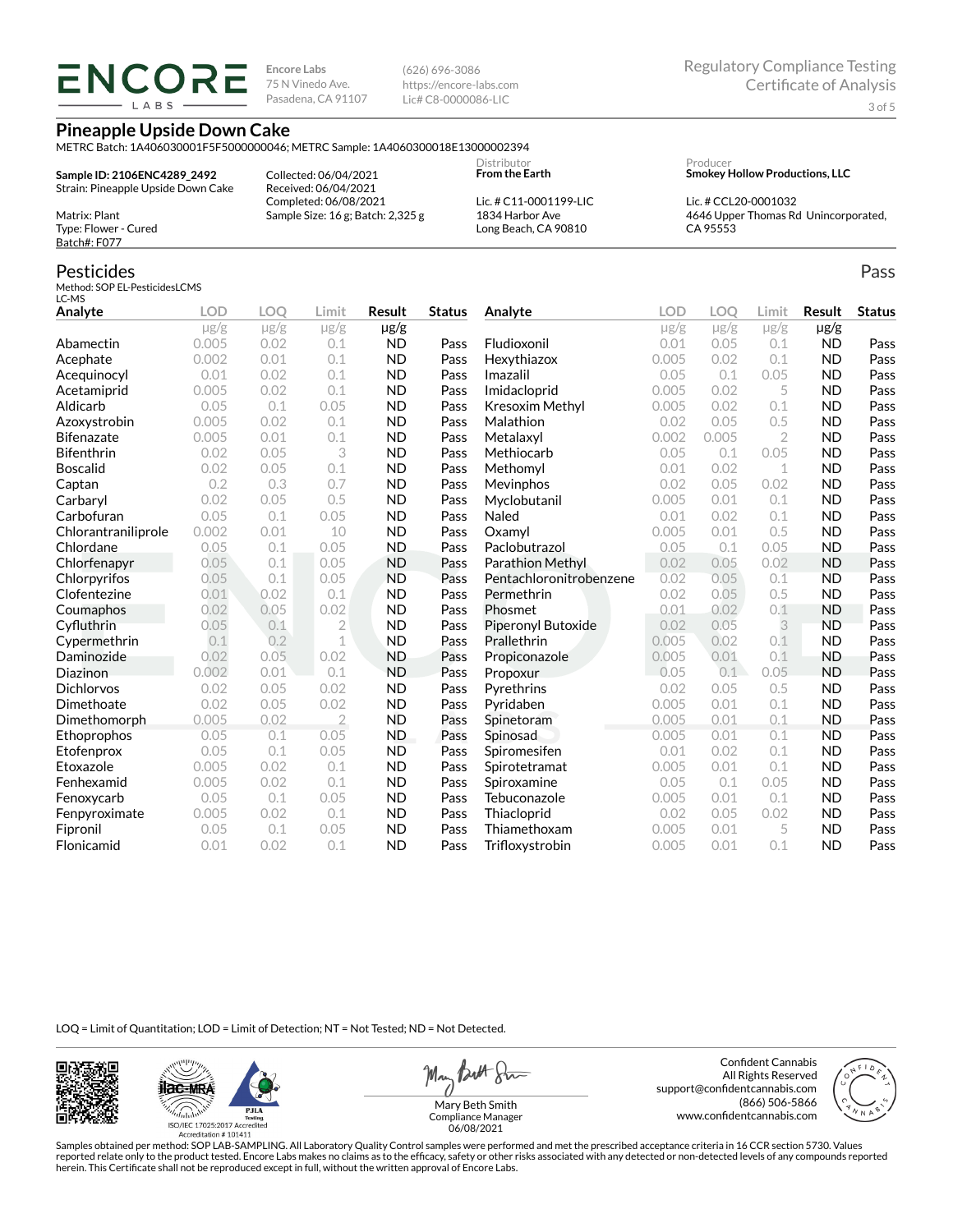**ENCORE** LABS

**Encore Labs** 75 N Vinedo Ave. Pasadena, CA 91107 (626) 696-3086 https://encore-labs.com Lic# C8-0000086-LIC

### **Pineapple Upside Down Cake**

METRC Batch: 1A406030001F5F5000000046; METRC Sample: 1A4060300018E13000002394

| Sample ID: 2106ENC4289 2492          | Collected: 06/04/2021                 | Distributor            | Producer                              |
|--------------------------------------|---------------------------------------|------------------------|---------------------------------------|
| Strain: Pineapple Upside Down Cake   | Received: 06/04/2021                  | <b>From the Earth</b>  | <b>Smokev Hollow Productions, LLC</b> |
| Matrix: Plant                        | Completed: 06/08/2021                 | Lic. # C11-0001199-LIC | Lic. # CCL20-0001032                  |
|                                      | Sample Size: $16$ g; Batch: $2,325$ g | 1834 Harbor Ave        | 4646 Upper Thomas Rd Unincorporated,  |
| Type: Flower - Cured<br>Batch#: F077 |                                       | Long Beach, CA 90810   | CA 95553                              |
| <b>Mycotoxins</b>                    |                                       |                        | Pass                                  |

### Mycotoxins

Method: SOP EL-PesticidesLCMS

| Limit<br><b>LOC</b><br>Result<br><b>Status</b> |
|------------------------------------------------|
| $\mu$ g/ $kg$<br>µg/kg<br>$\mu$ g/kg           |
| <b>ND</b><br>Tested                            |
| <b>Tested</b><br><b>ND</b>                     |
| <b>Tested</b><br><b>ND</b>                     |
| Tested<br><b>ND</b>                            |
| <b>ND</b><br>Pass<br>20                        |
| <b>ND</b><br>Pass<br>20                        |
|                                                |



Date Tested: 06/07/2021 LOQ = Limit of Quantitation; LOD = Limit of Detection; NT = Not Tested; ND = Not Detected.







Confident Cannabis All Rights Reserved support@confidentcannabis.com (866) 506-5866 www.confidentcannabis.com



Compliance Manager 06/08/2021